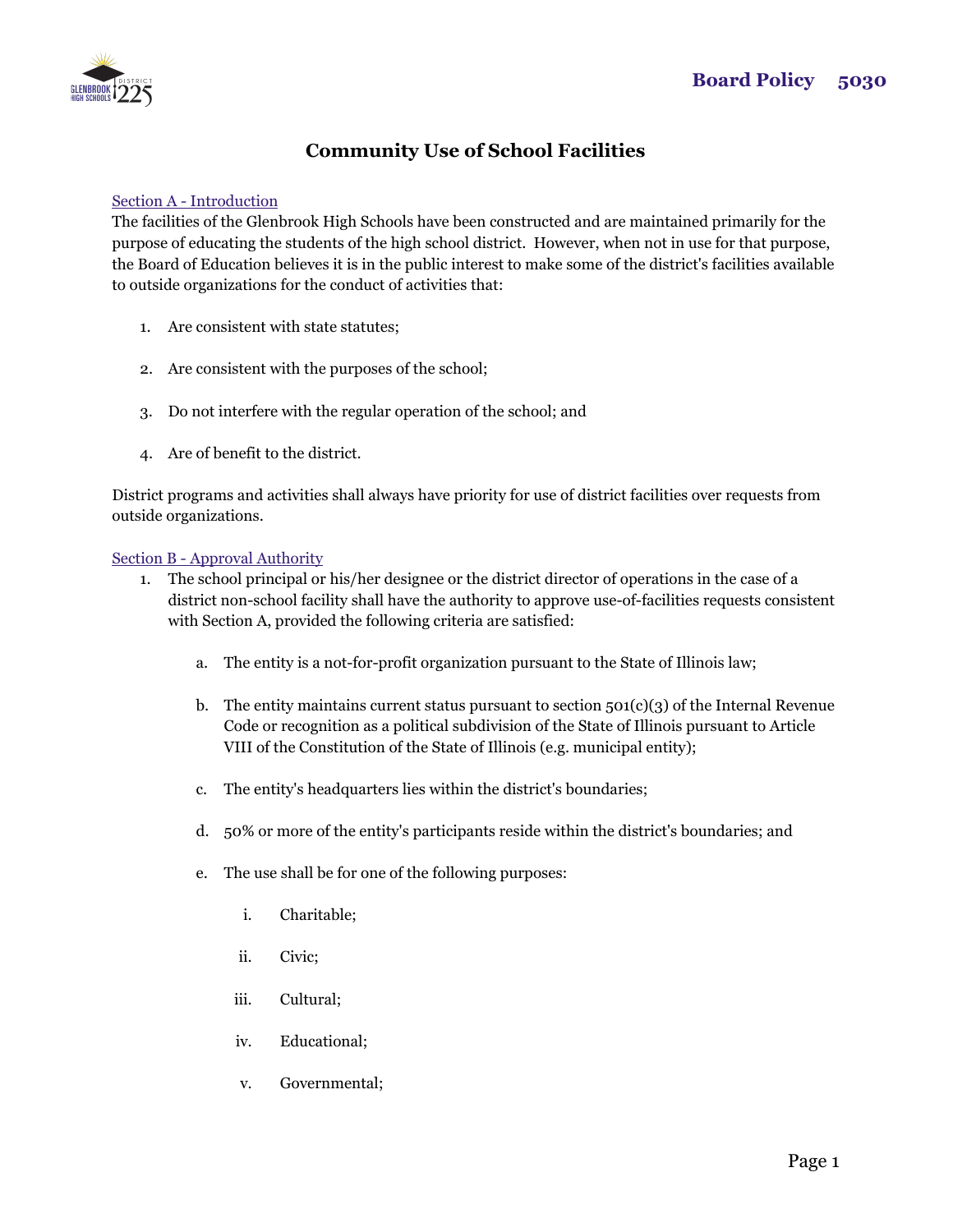

- vi. Recreational; or
- vii. Religious.
- 2. The superintendent or his/her designee shall have the authority to (a) unilaterally disapprove a request that the school principals or the district director of operations do not have the authority to approve, or (b) recommend that the Board of Education approve such request.
- 3. Requests that are not described under Section B, Subsections 1 and 2 can only be approved by the Board of Education. The Board shall consider the significance of the contribution of any such proposed request to the community served by the school district.
- 4. Requests from substitute or surrogate sponsors shall not be approved.

### Section C - Rental and Out-of-Pocket Expense Rates

Rental rates and out-of-pocket expense rates (e.g. hourly rates for personnel services, and other charges) shall be submitted by the assistant superintendent for business services prior to the start of each fiscal year and approved by the Board annually.

Out-of-pocket expenses cannot be reduced or waived without the approval of the Board of Education.

Rates for the use of facilities shall be determined based on the following classifications:

|                                     | <b>Facility Use Charges</b>                                      |
|-------------------------------------|------------------------------------------------------------------|
| <b>CLASS I:</b>                     | • The entity will not be assessed facility rental fees.          |
| District approved organizations and | • The entity will be assessed the full cost of any out-of-pocket |
| student activity groups             | expenses incurred by the district.                               |
| <b>CLASS II:</b>                    | • The entity will not be assessed facility rental fees.          |
| Public elementary schools, park     | The entity will be assessed the full cost of any out-of-pocket   |
| districts, and other local          | $\bullet$                                                        |
| tax-supported entities              | expenses incurred by the district.                               |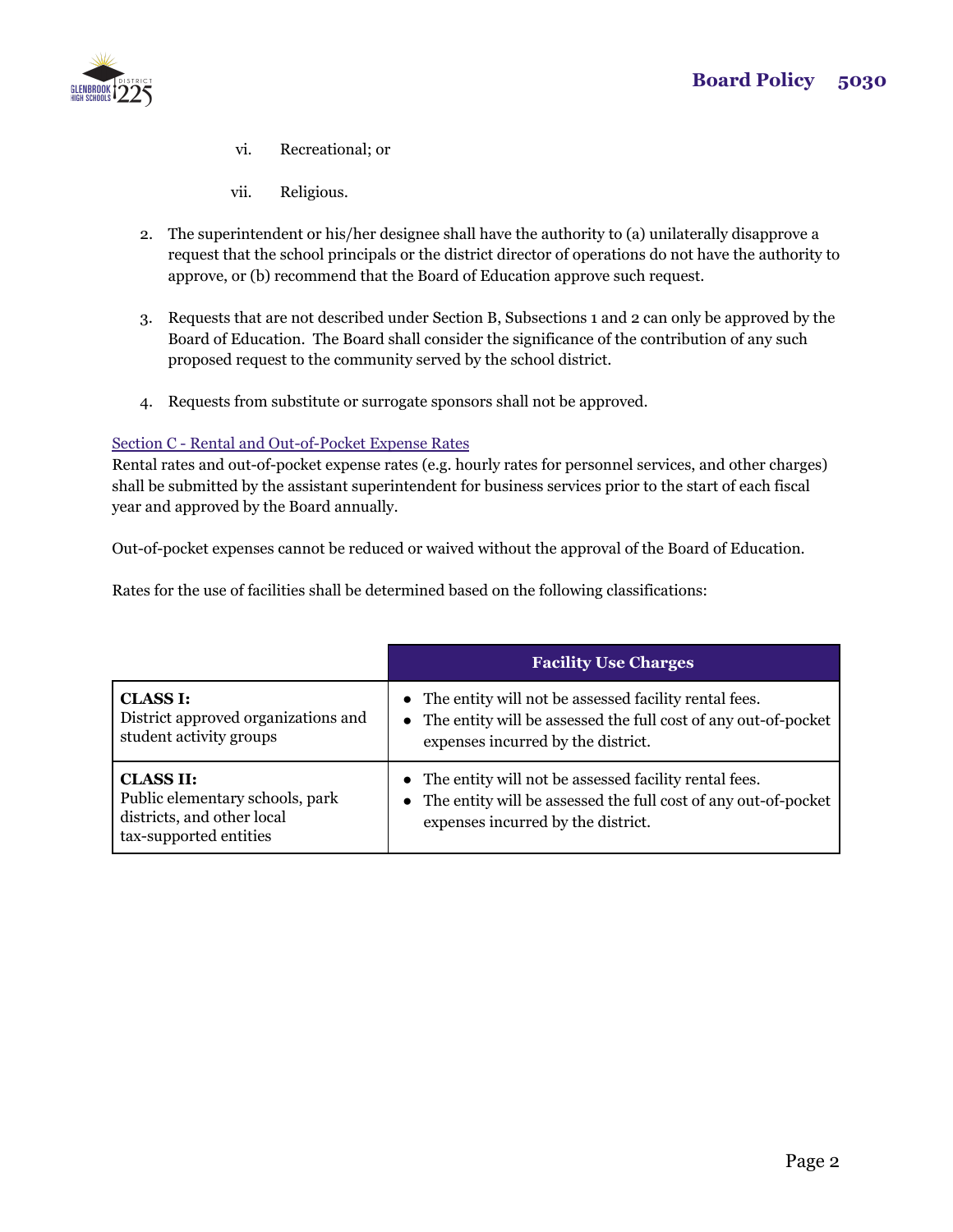

| <b>CLASS III:</b><br>Section $501(c)(3)$ entities | The entity will be assessed facility rental fees at 50% of the<br>current facility rental rates.<br>Facility rental fees may be reduced or waived if any<br>$\circ$<br>admission or participation fees do not exceed the actual<br>costs to operate the program.<br>Requests to reduce or waive rental fees must be.<br>submitted in writing at the time the rental request is<br>submitted.<br>Financial records of the entity supporting the request to<br>$\circ$<br>reduce or waive rental fees must be submitted to the<br>Assistant Superintendent for Business Services / CSBO<br>at the time the rental request is made.<br>The entity will be assessed the full cost of any out-of-pocket<br>expenses incurred by the district. |
|---------------------------------------------------|------------------------------------------------------------------------------------------------------------------------------------------------------------------------------------------------------------------------------------------------------------------------------------------------------------------------------------------------------------------------------------------------------------------------------------------------------------------------------------------------------------------------------------------------------------------------------------------------------------------------------------------------------------------------------------------------------------------------------------------|
| <b>CLASS IV:</b>                                  | • The entity will be assessed facility rental fees at current                                                                                                                                                                                                                                                                                                                                                                                                                                                                                                                                                                                                                                                                            |
| Any other entity authorized under                 | facility rental rates.                                                                                                                                                                                                                                                                                                                                                                                                                                                                                                                                                                                                                                                                                                                   |
| this policy that is not listed above in           | The entity will be assessed the full cost of any out-of-pocket                                                                                                                                                                                                                                                                                                                                                                                                                                                                                                                                                                                                                                                                           |
| Class I, II, or III                               | expenses incurred by the district.                                                                                                                                                                                                                                                                                                                                                                                                                                                                                                                                                                                                                                                                                                       |

### Section D - Liability Insurance Requirements

- 1. All entities renting facilities shall be required to execute the district's facility rental agreement, and demonstrate required liability insurance coverage.
- 2. All facility rental agreements and supporting liability insurance documentation may be reviewed by the school district's legal counsel prior to execution. Any expenses incurred by the district for a legal review will be paid for by the renter.
- 3. The Board of Education may require a renter to procure a separate liability policy from the school district's designated provider. Any expenses incurred by the district for a separate liability policy will be paid for by the renter.
- 4. Upon any entity's use of school district facilities, the renter shall, as a condition precedent to using the school district facilities,
	- a. Name the school district, its Board of Education, members, officers, agents, and employees as additional insureds, on a primary and noncontributory basis on all insurance required by the school district; and
	- b. Defend, indemnify, and hold harmless the school district, its Board of Education, members, officers, agents, and employees from and against any and all loss, claims, lawsuits, liability, expenses, of any kind and nature whatsoever with respect to the rental.